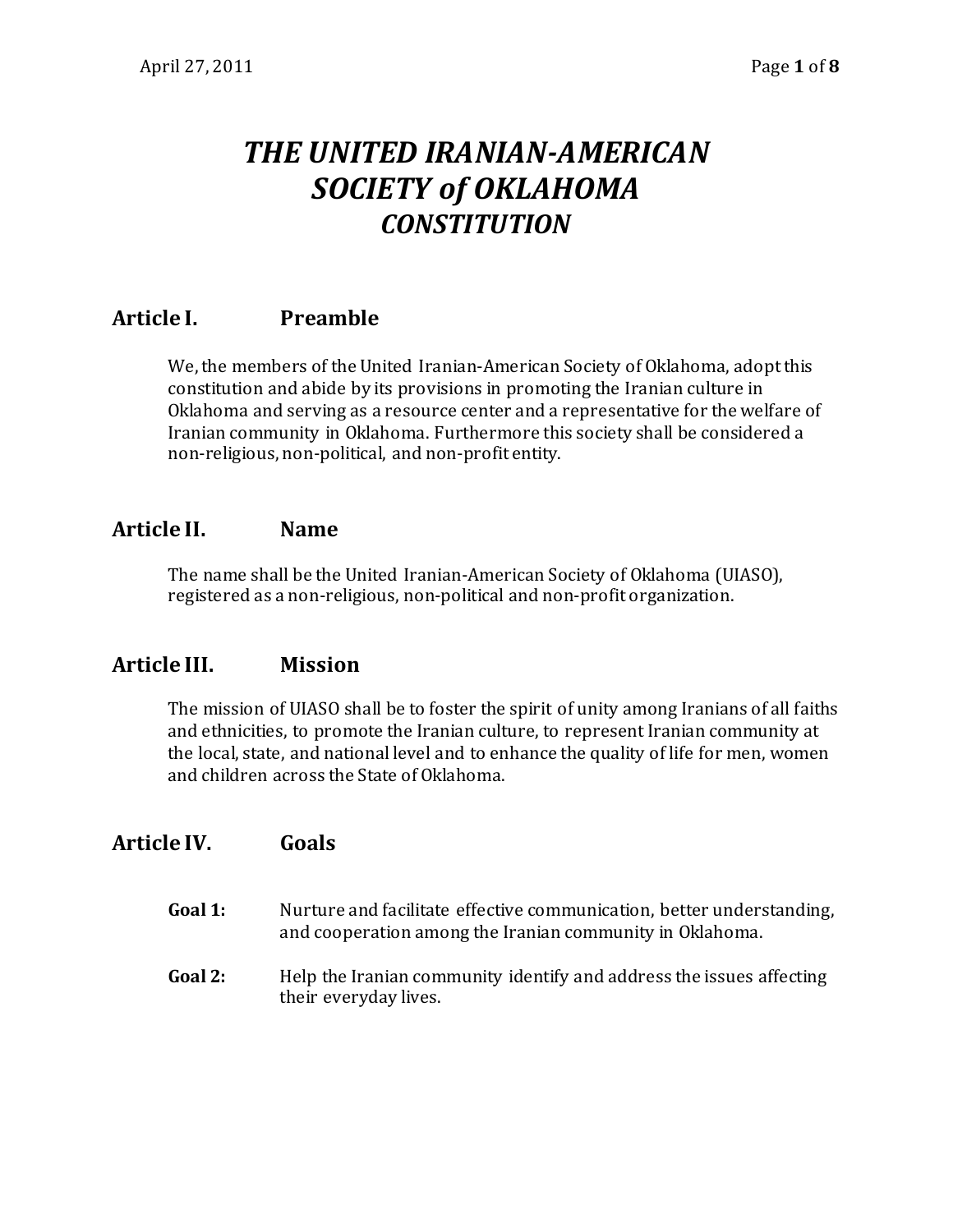| Goal 3:         | Serve as an Iranian cultural and educational resource center to<br>facilitate cultural and personal growth of Oklahomans.                                                      |
|-----------------|--------------------------------------------------------------------------------------------------------------------------------------------------------------------------------|
| Goal 4:         | Encourage and support the cultural activities of the Iranian<br>community in Oklahoma to foster better community relations.                                                    |
| Goal 5:         | Facilitate the needs of Iranian-American senior citizens in Oklahoma.                                                                                                          |
| Goal 6:         | Promote educational and professional growth in youth with Iranian<br>heritage to create future community leaders.                                                              |
| Goal 7:         | Encourage and support Iranian-Americans to take a proactive role in<br>civic organizations through involvement at all levels.                                                  |
| Goal 8:         | Advocate the recognition of the Iranian culture as part of America's<br>mainstream culture.                                                                                    |
| Goal 9:         | Coordinate activities with national Iranian-American organizations<br>with similar mission.                                                                                    |
| <b>Goal 10:</b> | Provide outreach through community service to all Oklahomans.                                                                                                                  |
| <b>Goal 11:</b> | Encourage and strengthen the leadership roles of Iranian-American<br>women by promoting women's involvement and participation in the<br>Iranian-American community and beyond. |

## **Article V. Structure**

- 1 General Council
	- 1.1 Composition
		- 1.1.1 Consists of the members representing the demography of the Iranian-American community of Oklahoma. The number of the council members shall be no less than seven (7) and no more than fifteen (15). Each of the following groups shall be represented: Business owners, Professionals, Academicians, Youth, Senior Citizens and Women.
		- 1.1.2 A council member cannot represent more than one group on the Council.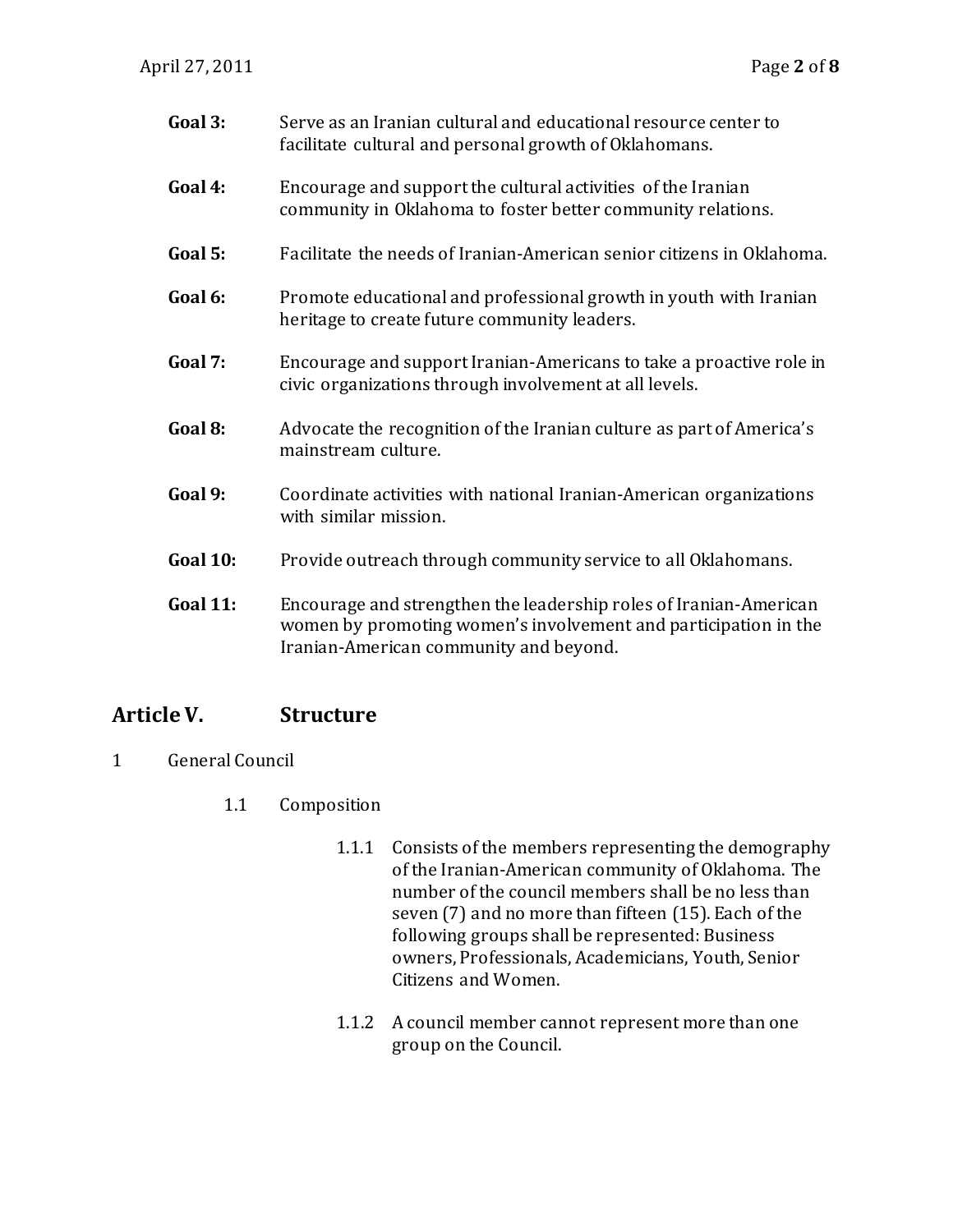- 1.1.3 A council member representing a group shall remain on the Council for three (3) years until the nominating organization replaces him or her.
- 1.1.4 Election of Council members: Council members will be divided into 3 groups of A, B and C and each year one of the groups will be up for election. Each member will be elected for a term of three (3) years except the initial Council members who will be appointed and serve as follows:
	- 1.1.4.1 Group A: 1/3 of the members will be appointed for an initial term of one (1) year
	- 1.1.4.2 Group B: 1/3 of the members will be appointed for an initial term of two (2) years
	- 1.1.4.3 Group C: 1/3 of the members will be appointed for an initial term of three (3) years
- 1.1.5 All council members must be U.S. citizens.
- 1.1.6 Each Council member shall serve on a volunteer basis.
- 1.1.7 Advisory Group: The General Council by a majority vote shall award advisory status to individuals who are respected as professionals, community leaders, and resource people.
- 1.1.8 Except as otherwise stated in these Articles, Council members shall be elected by the membership of the UIASO.

#### 1.2 Function

- 1.2.1 The General Council shall be the ultimate policy-making and ruling body of UIASO.
- 1.2.2 All ordinary resolutions shall be adopted by a simple majority of the voting council members present.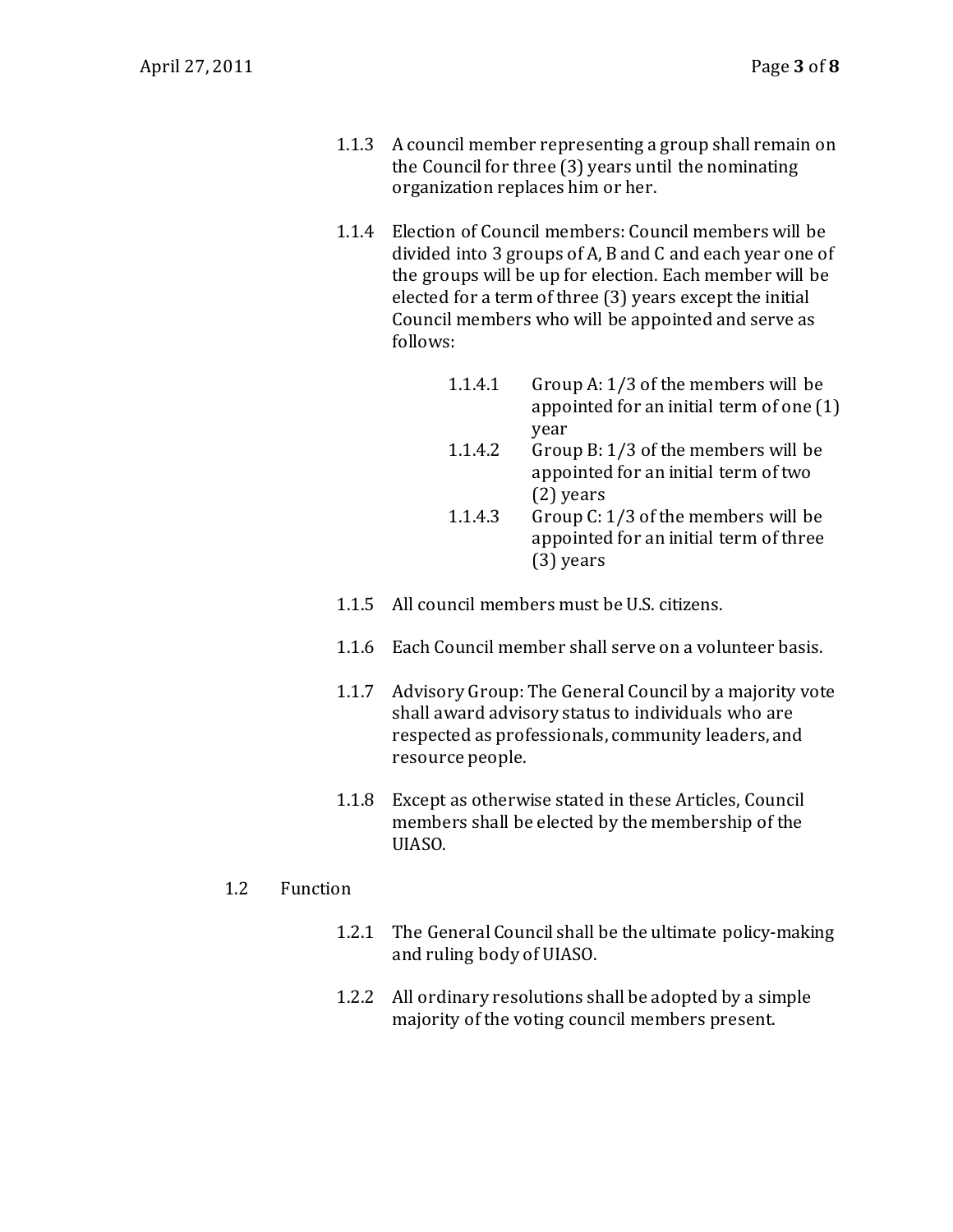- 1.2.3 In dealing with special resolutions, those relating to constitutional amendments or the dissolution of the (UIASO), a two-third (2/3) majority of all the council members shall be required for adoption. Notice of Special Resolutions must be submitted to the Secretary of the Executive Board at least two weeks in advance of the General Council meeting. The Secretary shall distribute the proposed Special Resolution to all the council members at least seven days before the date of the General Council meeting.
- 1.2.4 Special resolutions can only be submitted through General Council members. Resolutions can originate from General Council and/or UIASO membership.

#### 1.3 Meetings

- 1.3.1 The General Council shall meet at least once every three months.
- 1.3.2 A Special Meeting of the General Council may be called at the request of at least one-quarter of the council members.
- 1.3.3 It shall be the responsibility of the Secretary of the Executive Board to call meetings of the General Council and he/she shall give the council members at least two weeks advance notice of the meeting except for a Special Meeting in which two working days of advance notice shall be required.
- 1.3.4 The quorum for General Council meeting shall be half of the number of the appointed council members plus one.
- 1.4 Removal of Council Members
	- 1.4.1 A Council member can be dismissed from the Council based on the following grounds if deemed appropriate by the General Council:
		- 1.4.1.1 He/she has been absent from three out of four consecutive regular meetings.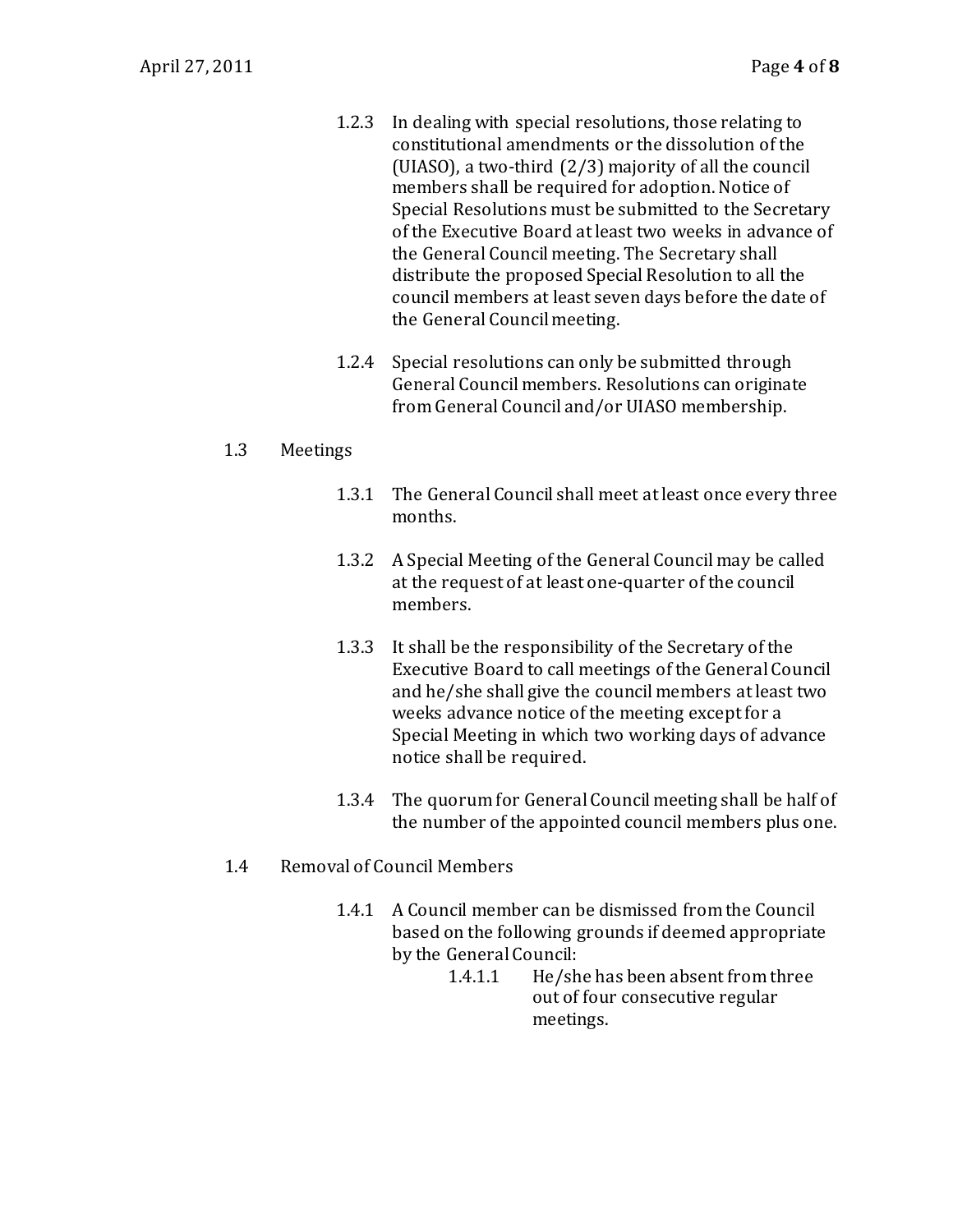- 1.4.1.2 He/she has failed to comply with any of the stated articles in this Bylaw.
- 1.4.1.3 He/she has taken any actions based on his/her conflict of interest.
- 1.4.1.4 He/she has engaged in unethical behavior or has taken such actions or made such statements which, in the opinion of the Council, adversely affect the mission of the UIASO.
- 1.4.1.5 Removal of a Council member is a Special Resolution and therefore it will require 2/3 majority vote of all council members.

#### 2 Executive Board

- 2.1 Composition
	- 2.1.1 The Executive Board shall consist of five members elected from the council members through nominations and confirmed by a simple majority vote by the General Council.
	- 2.1.2 The Executive Board shall consist of an Executive Director, a Vice-Executive Director, a Treasurer, a Secretary, and one Member-At-Large.
	- 2.1.3 Executive Board members may serve a maximum of three consecutive two-year terms.
	- 2.1.4 Each Executive Board members shall serve on a volunteer basis.
	- 2.1.5 In case of a vacancy in the membership of the Executive Board, Article 2.1.1 shall be invoked.

#### 2.2 Function

- 2.2.1 The Executive Board shall be empowered by the General Council to represent UIASO in all matters.
- 2.2.2 Executive Director-acting as Chief Executive Officer, shall serve as a liaison between the Executive Board and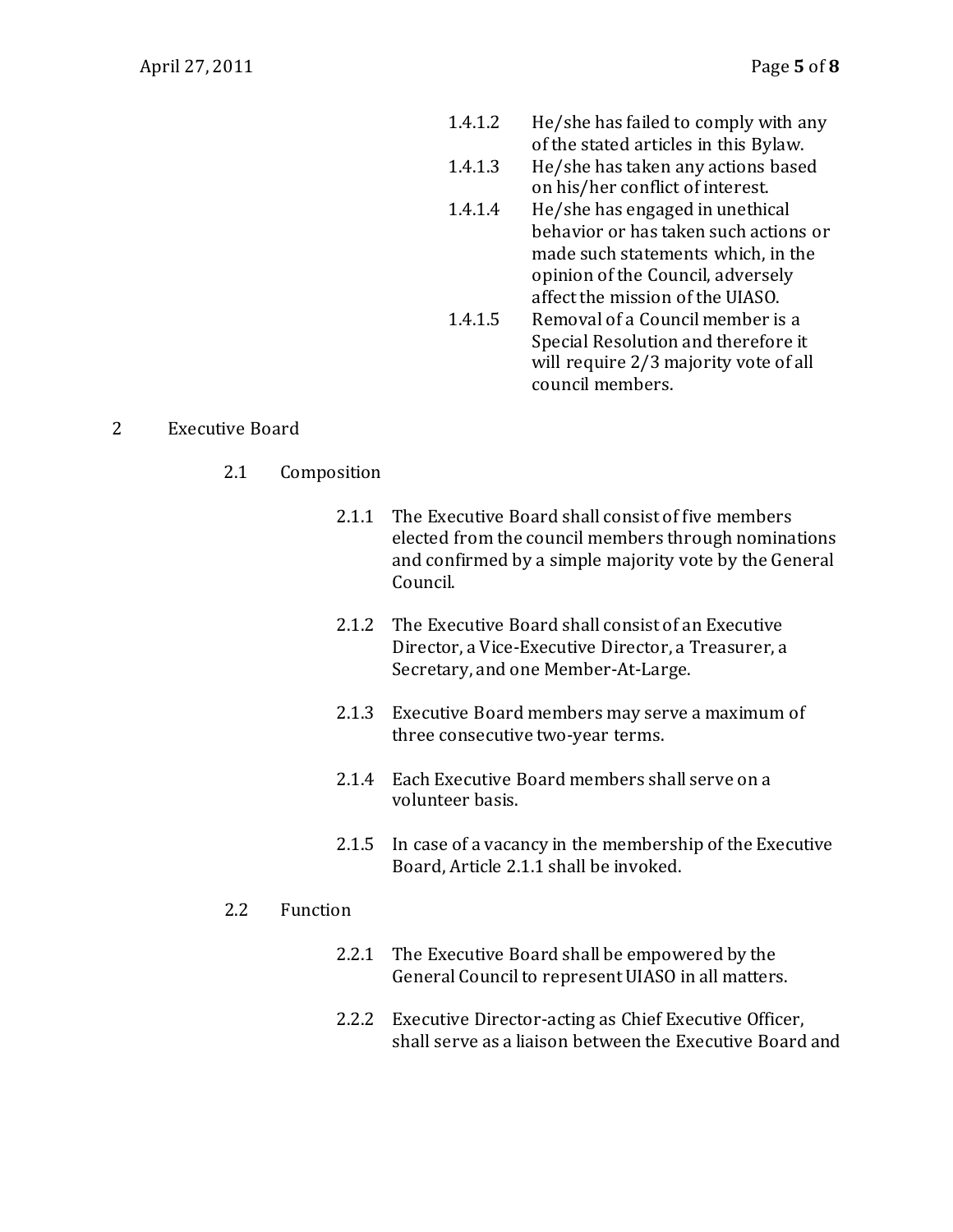the General Council, oversee the operations, execute its decisions, preside over the General Council meetings, and serve as the official spokesperson on behalf of the UIASO.

- 2.2.3 Vice-Executive Director shall assist the Executive Director in his/her duties and act as Executive Director in his or her absence.
- 2.2.4 The Treasurer shall keep accounts of the UIASO and be responsible for the management of the financial affairs of the UIASO. He/she shall provide accounts for audit at least once a year and shall produce regular reports of financial affairs of the UIASO for the information of its members.
- 2.2.5 The Secretary shall be responsible for conveying notices of meetings and keeping records and minutes of the General Council meetings.
- 2.2.6 The Executive Board shall have the power to appoint Task Forces to serve at the discretion of the Executive Board on areas such as education, public relation, community service, and others as needed.

#### 2.3 Meetings

- 2.3.1 The Executive Board shall meet at least once every month.
- 2.3.2 The quorum for Executive Board meetings shall be three members.

# **Article VI. Membership**

- 1 Types of Membership
	- 1.1 Full Membership: Shall be open to all Oklahomans with Iranian heritage (including marriage and adoption) who lawfully live in the State of Oklahoma and adhere to this Constitution. Full members who have been a member of good standing for at least six consecutive months shall have the right to vote for the General Council.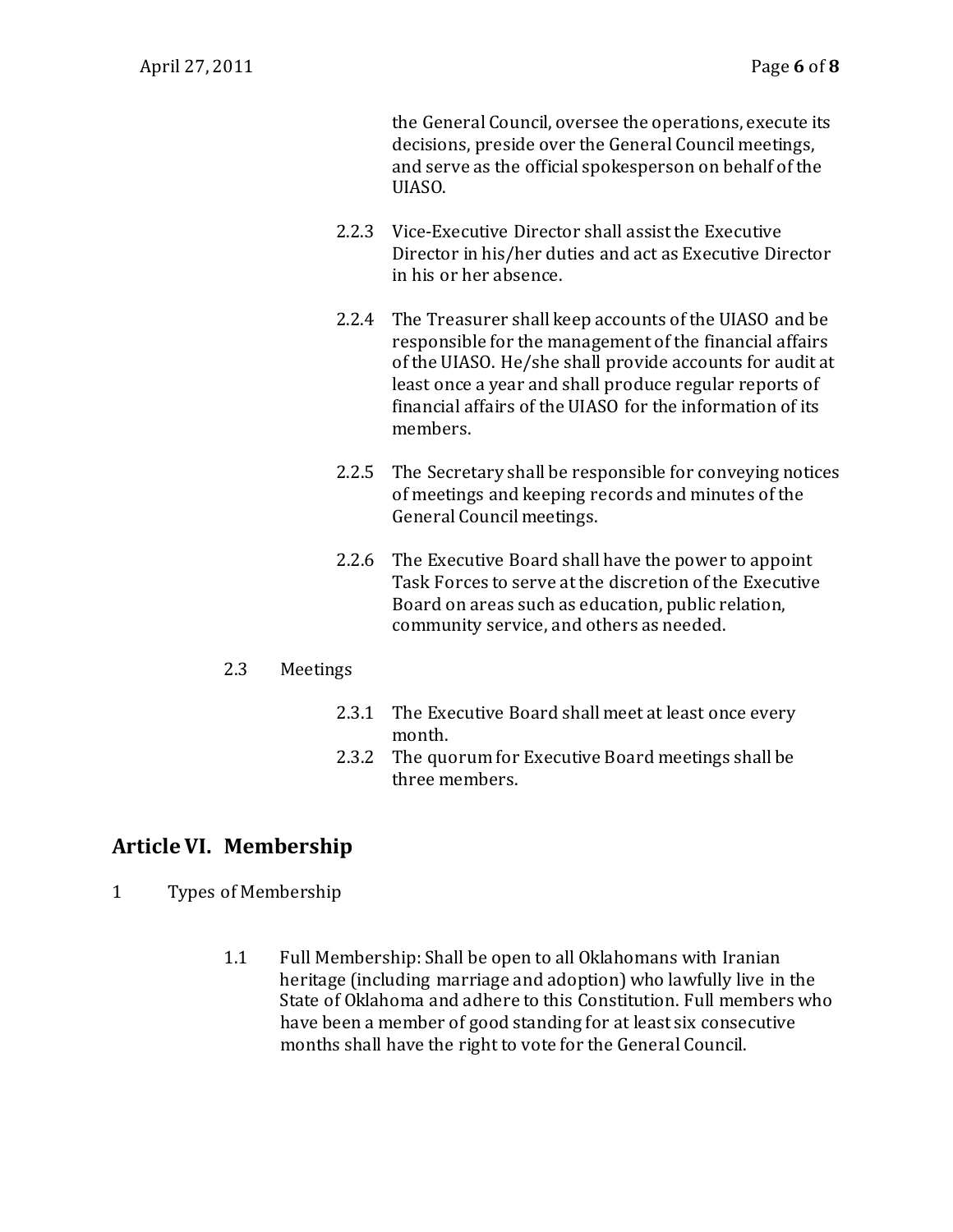- 1.2 Associate Membership: Shall be open to Oklahomans of non-Iranian heritage who lawfully live in the State of Oklahoma who can constructively serve the Iranian community. They shall not have the right to vote for the General Council.
- 2 Approval of New Membership: The General Council shall approve membership of the new members by a two-third (2/3) majority vote.
- 3 Membership Dues: The General Council shall determine the fees for Full and Associate membership by a majority vote.
- 4 A member who has paid all the required dues and adheres to and abides by this constitution shall be considered as a member of good standing.

# **Article VII. Legal Status**

The UIASO, registered as a nonreligious, nonpolitical, and nonprofit organization under Section 501 (c)(3) of the Federal Tax Code, shall engage in and promote those activities that are supported by the Constitution of the United States and are within the framework of the laws of the United States and the State of Oklahoma.

## **Article VIII. Finances**

All financial transactions of the UIASO shall be consistent with the laws of the United States and the State of Oklahoma.

## **Article IX. Relationship with Other Organizations**

The UIASO shall seek relationships of goodwill and mutual respect with other organizations of similar missions.

## **Article X. Amendments**

1 A member of the General Council may propose in writing an amendment to the constitution, provided that the petition contains the signatures of at least one quarter (1/4) of the Council Members. The General Council shall appoint a committee for reviewing the proposal and forwarding its recommendations.